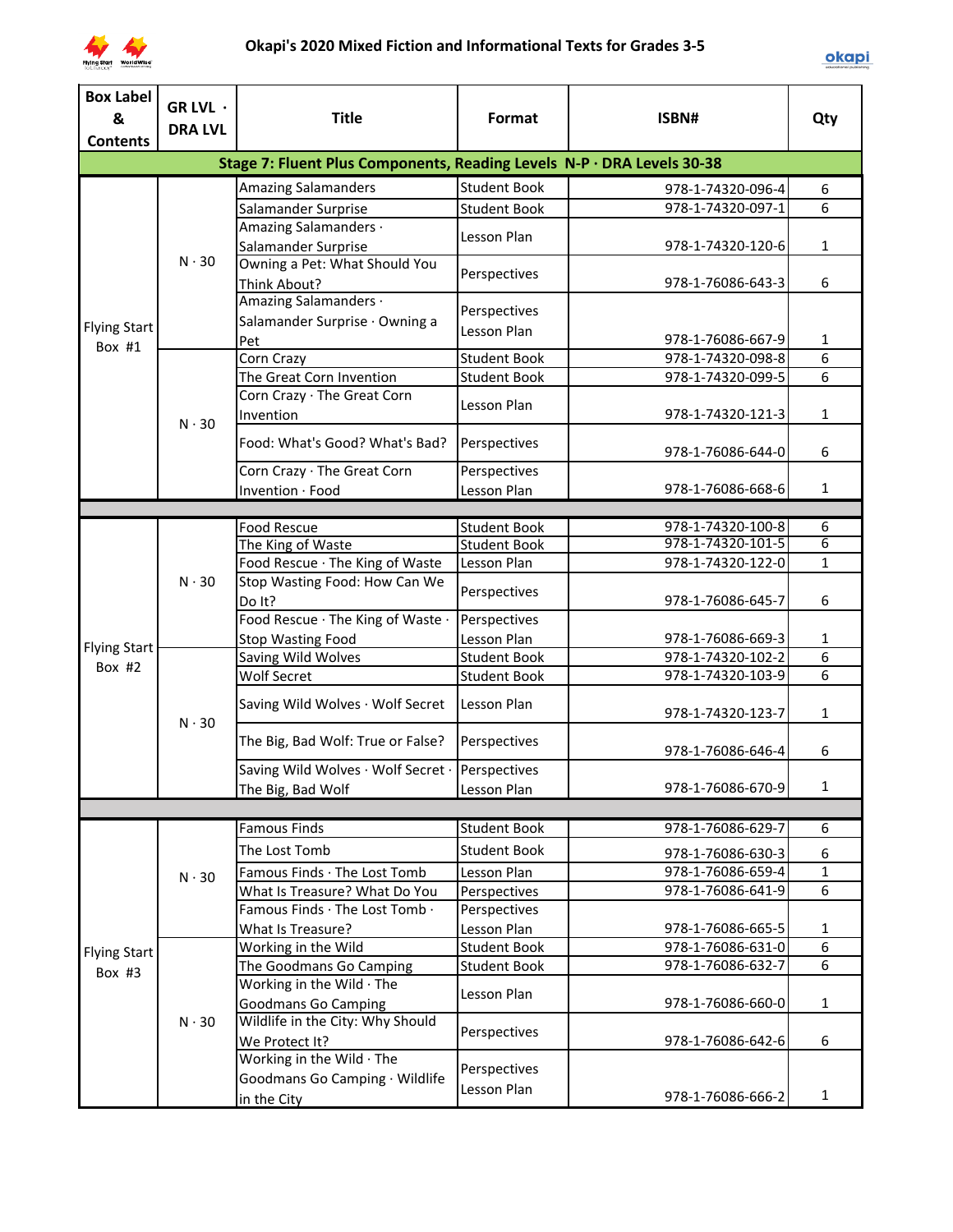

|                     |              | Deadly Venom: Killer or Cure?                    | <b>Student Book</b> | 978-1-74320-106-0 | 6              |
|---------------------|--------------|--------------------------------------------------|---------------------|-------------------|----------------|
|                     |              | The Stubborn Princess                            | <b>Student Book</b> | 978-1-74320-107-7 | 6              |
|                     |              | Deadly Venom: Killer or Cure? -                  | Lesson Plan         |                   |                |
|                     | $O \cdot 34$ | The Stubborn Princess                            |                     | 978-1-74320-125-1 | $\mathbf{1}$   |
| <b>Flying Start</b> |              | Dangerous Animals: What Do You                   | Perspectives        |                   |                |
|                     |              | Need to Know?                                    |                     | 978-1-76086-650-1 | 6              |
|                     |              | Deadly Venom: Killer or Cure? .                  | Perspectives        | 978-1-76086-674-7 | $\mathbf{1}$   |
| Box $#4$            |              | Riding the Waves                                 | <b>Student Book</b> | 978-1-74320-104-6 | $\overline{6}$ |
|                     |              | Wipe-out!                                        | <b>Student Book</b> | 978-1-74320-105-3 | $\overline{6}$ |
|                     |              | Riding the Waves · Wipe-out!                     | Lesson Plan         | 978-1-74320-124-4 | $\mathbf{1}$   |
|                     | 0.34         | Being Brave: What Does It Mean?                  | Perspectives        | 978-1-76086-649-5 | 6              |
|                     |              | Riding the Waves · Wipe-out! ·                   | Perspectives        |                   |                |
|                     |              | <b>Being Brave</b>                               | Lesson Plan         | 978-1-76086-673-0 | $\mathbf{1}$   |
|                     |              |                                                  |                     |                   |                |
|                     |              | The Question of Water                            | <b>Student Book</b> | 978-1-74320-108-4 | 6              |
|                     |              | Ming Saves the Day                               | Student Book        | 978-1-74320-109-1 | 6              |
|                     |              | The Question of Water · Ming                     |                     |                   |                |
|                     | 0.34         | Saves the Day                                    | Lesson Plan         | 978-1-74320-126-8 | 1              |
|                     |              | Water: The Key to Life                           | Perspectives        | 978-1-76086-651-8 | $\overline{6}$ |
|                     |              | The Question of Water · Ming                     | Perspectives        |                   |                |
| <b>Flying Start</b> |              | Saves the Day $\cdot$ Water                      | Lesson Plan         | 978-1-76086-675-4 | $\mathbf{1}$   |
| Box #5              |              | Seasons in the Kelp Forest                       | <b>Student Book</b> | 978-1-74320-110-7 | $\overline{6}$ |
|                     |              | <b>Thunder Cave</b>                              | <b>Student Book</b> | 978-1-74320-111-4 | 6              |
|                     |              | Seasons in the Kelp Forest .                     | Lesson Plan         |                   |                |
|                     | $O \cdot 34$ | <b>Thunder Cave</b>                              |                     | 978-1-74320-127-5 | $\mathbf{1}$   |
|                     |              | Planet Ocean: How Important Is                   | Perspectives        |                   |                |
|                     |              | It?                                              |                     | 978-1-76086-652-5 | 6              |
|                     |              | Seasons in the Kelp Forest .                     | Perspectives        |                   |                |
|                     |              | Thunder Cave · Planet Ocean                      | Lesson Plan         | 978-1-76086-676-1 | $\mathbf{1}$   |
|                     |              |                                                  |                     |                   |                |
|                     |              | Nature's Red Flags                               | <b>Student Book</b> | 978-1-76086-633-4 | 6              |
|                     |              | Bring Back the Frogs                             | <b>Student Book</b> | 978-1-76086-634-1 | $\overline{6}$ |
|                     |              | Nature's Red Flags · Bring Back the              | Lesson Plan         |                   |                |
|                     | $O \cdot 34$ | Frogs                                            |                     | 978-1-76086-661-7 | $\mathbf{1}$   |
|                     |              | Mini Beasts: The Good, the Bad,                  | Perspectives        |                   |                |
|                     |              | and the Ugly                                     |                     | 978-1-76086-647-1 | 6              |
| <b>Flying Start</b> |              | Nature's Red Flags · Bring Back the Perspectives |                     |                   |                |
| Box #6              |              | Frogs · Mini Beasts                              | Lesson Plan         | 978-1-76086-671-6 | 1              |
|                     |              | Dragons                                          | <b>Student Book</b> | 978-1-76086-635-8 | 6              |
|                     |              | <b>Dragon Tales</b>                              | <b>Student Book</b> | 978-1-76086-636-5 | 6              |
|                     | 0.34         | Dragons · Dragon Tales                           | Lesson Plan         | 978-1-76086-662-4 | $\mathbf{1}$   |
|                     |              | Scary Stories: The Scarier the                   | Perspectives        | 978-1-76086-648-8 | 6              |
|                     |              | Dragons · Dragon Tales · Scary                   | Perspectives        |                   |                |
|                     |              | <b>Stories</b>                                   | Lesson Plan         | 978-1-76086-672-3 | $\mathbf{1}$   |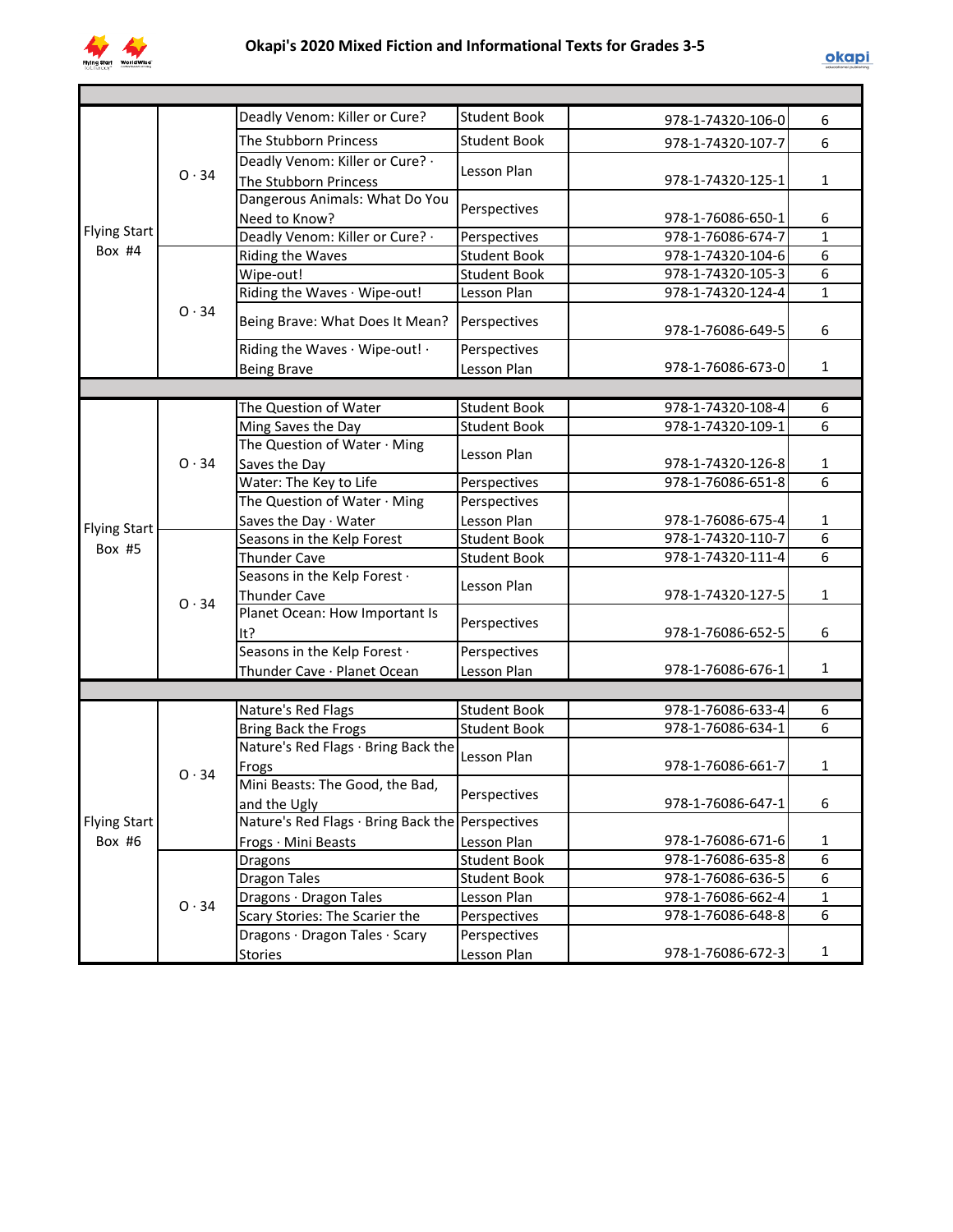

|                     |              | Incredible Underground Homes                    | <b>Student Book</b>          | 978-1-74320-112-1                      | 6              |
|---------------------|--------------|-------------------------------------------------|------------------------------|----------------------------------------|----------------|
|                     |              | The Wild Caves                                  | <b>Student Book</b>          | 978-1-74320-113-8                      | 6              |
|                     |              | Incredible Underground Homes .                  | Lesson Plan                  |                                        |                |
|                     | P.38         | The Wild Caves                                  |                              | 978-1-74320-128-2                      | 1              |
|                     |              | Places People Live: When Is a                   | Perspectives                 |                                        |                |
|                     |              | Home a Home?                                    |                              | 978-1-76086-655-6                      | 6              |
| <b>Flying Start</b> |              | Incredible Underground Homes .                  | Perspectives                 |                                        |                |
| Box #7              |              | The Wild Caves · Places People                  | Lesson Plan                  |                                        |                |
|                     |              | Live                                            |                              | 978-1-76086-655-6                      | 1              |
|                     |              | Wildfires                                       | <b>Student Book</b>          | 978-1-74320-114-5                      | 6<br>6         |
|                     |              | A Hard Choice                                   | <b>Student Book</b>          | 978-1-74320-115-2                      | $\mathbf{1}$   |
|                     | $P \cdot 38$ | Wildfires · A Hard Choice                       | Lesson Plan                  | 978-1-74320-129-9<br>978-1-76086-656-3 | 6              |
|                     |              | Fire: Friend or Foe?                            | Perspectives<br>Perspectives |                                        |                |
|                     |              | Wildfires · A Hard Choice · Fire                | Lesson Plan                  | 978-1-76086-656-3                      | 1              |
|                     |              |                                                 |                              |                                        |                |
|                     |              | We Must Protect Old-Growth                      |                              |                                        |                |
|                     |              | Forests                                         | <b>Student Book</b>          | 978-1-74320-116-9                      | 6              |
|                     |              | Dan's Trees                                     | <b>Student Book</b>          | 978-1-74320-117-6                      | 6              |
|                     |              | We Must Protect Old-Growth                      |                              |                                        |                |
|                     | P.38         | Forests · Dan's Trees                           | Lesson Plan                  | 978-1-74320-130-5                      | 1              |
|                     |              | Trees: Why Do We Need Them?                     | Perspectives                 | 978-1-76086-657-0                      | 6              |
|                     |              | We Must Protect Old-Growth                      | Perspectives                 |                                        |                |
|                     |              | Forests · Dan's Trees · Trees                   | Lesson Plan                  | 978-1-76086-657-0                      | 1              |
| <b>Flying Start</b> | P.38         | Under the Ice                                   | <b>Student Book</b>          | 978-1-74320-118-3                      | $\overline{6}$ |
| Box #8              |              | Professor Valdor and the Giant                  |                              |                                        |                |
|                     |              | Laser                                           | <b>Student Book</b>          | 978-1-74320-119-0                      | 6              |
|                     |              | Under the Ice · Professor Valdor                |                              |                                        |                |
|                     |              | and the Giant Laser                             | Lesson Plan                  | 978-1-74320-131-2                      | 1              |
|                     |              | Setting Goals: What's important?                | Perspectives                 | 978-1-76086-658-7                      | 6              |
|                     |              | Under the Ice · Professor Valdor                | Perspectives                 |                                        |                |
|                     |              | and the Giant Laser · Setting Goals Lesson Plan |                              |                                        |                |
|                     |              |                                                 |                              | 978-1-76086-658-7                      | 1              |
|                     |              |                                                 |                              |                                        |                |
|                     |              | The Plastic Plague                              | <b>Student Book</b>          | 978-1-76086-637-2                      | 6              |
|                     |              | The Plastic-free Challenge                      | <b>Student Book</b>          | 978-1-76086-638-9                      | 6              |
|                     |              | The Plastic Plague · The Plastic-               | Lesson Plan                  |                                        |                |
|                     | P.38         | free Challenge                                  |                              | 978-1-76086-663-1                      | 1              |
|                     |              | Plastic: Helpful or Harmful?                    | Perspectives                 | 978-1-76086-653-2                      | $\overline{6}$ |
|                     |              | The Plastic Plague · The Plastic-               | Perspectives                 |                                        |                |
|                     |              | free Challenge · Plastic                        | Lesson Plan                  | 978-1-76086-677-8                      | 1              |
|                     |              | Electric Wind: The Story of                     | <b>Student Book</b>          |                                        |                |
| <b>Flying Start</b> |              | William Kamkwamba<br><b>Marvelous Maddie</b>    | <b>Student Book</b>          | 978-1-76086-639-6<br>978-1-76086-640-2 | 6<br>6         |
| Box #9              |              | Electric Wind: The Story of                     |                              |                                        |                |
|                     |              | William Kamkwamba · Marvelous                   | Lesson Plan                  |                                        |                |
|                     |              | Maddie                                          |                              | 978-1-76086-664-8                      | 1              |
|                     | P.38         | Thinking Outside the Box: What                  |                              |                                        |                |
|                     |              | Does It Mean?                                   | Perspectives                 | 978-1-76086-654-9                      | 6              |
|                     |              |                                                 |                              |                                        |                |
|                     |              | Electric Wind: The Story of                     | Perspectives                 |                                        |                |
|                     |              | William Kamkwamba · Marvelous                   | Lesson Plan                  |                                        |                |
|                     |              | Maddie · Thinking Outside the Box               |                              | 978-1-76086-678-5                      | 1              |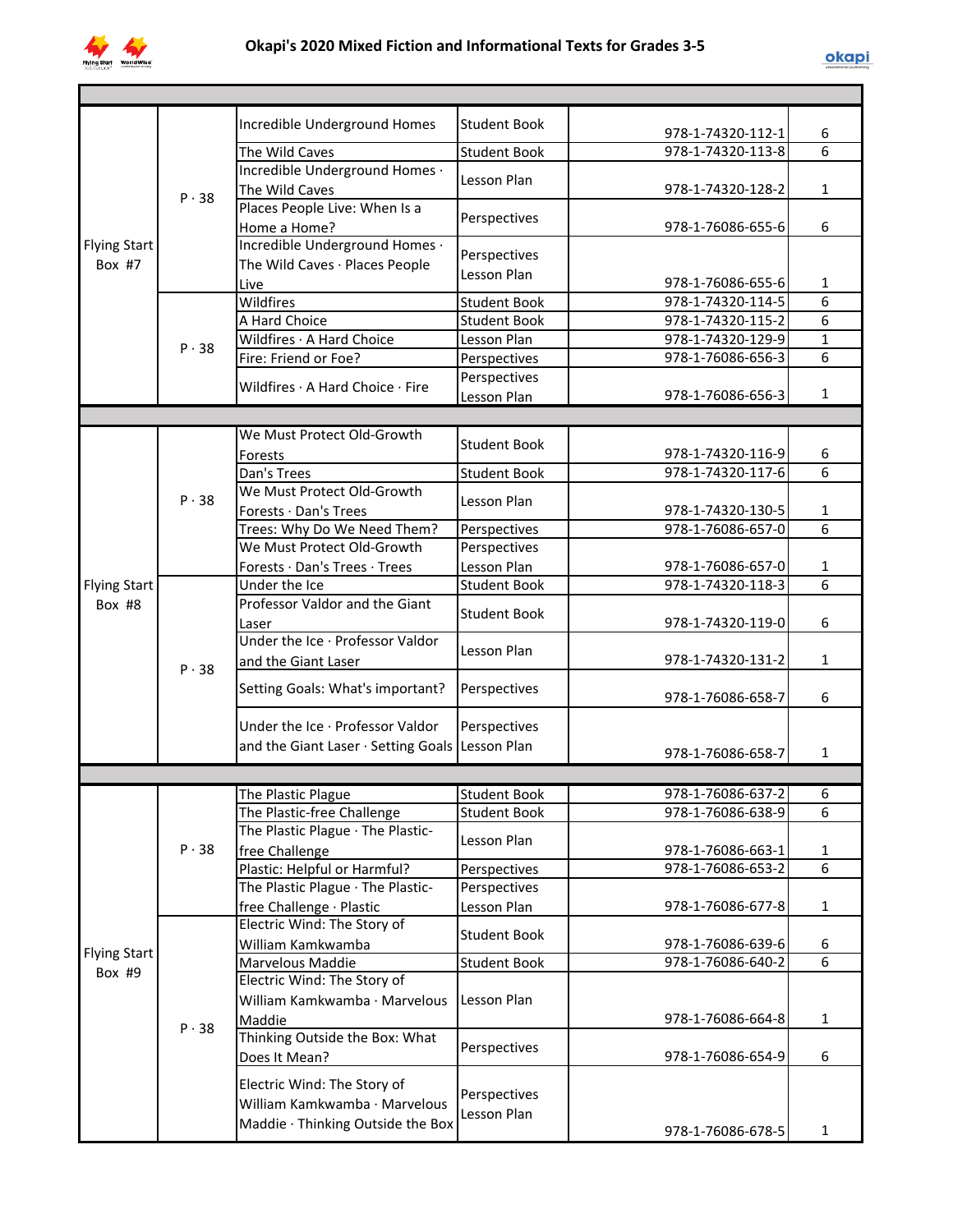

| <b>Box Label</b><br>&<br><b>Contents</b> | GR LVL ·<br><b>DRA LVL</b> | <b>Title</b>                                                           | Format              | ISBN#             | Qty            |
|------------------------------------------|----------------------------|------------------------------------------------------------------------|---------------------|-------------------|----------------|
|                                          |                            | Stage 8: Advanced Fluent Components, Reading Levels Q-S · DRA Level 40 |                     |                   |                |
|                                          |                            | <b>What Makes A Champion?</b>                                          | <b>Student Book</b> | 978-1-76038-621-4 | $\overline{6}$ |
|                                          |                            | Swim Like a Fish                                                       | <b>Student Book</b> | 978-1-76038-622-1 | 6              |
|                                          |                            | What Makes a Champion? · Swim                                          | Lesson Plan         |                   |                |
|                                          |                            | Like a Fish                                                            |                     | 978-1-76038-657-3 | $\mathbf{1}$   |
|                                          | $Q \cdot 40$               | Playing Competitve Sports: Is                                          |                     |                   |                |
|                                          |                            | Competition Good for Children?                                         | Perspectives        | 978-1-76038-645-0 | 6              |
|                                          |                            | What Makes A Champion? · Swim                                          |                     |                   |                |
| <b>Flying Start</b>                      |                            | Like a Fish · Playing Competitve                                       | Perspectives        |                   |                |
| Box #10                                  |                            | Sports                                                                 | Lesson Plan         | 978-1-76038-669-6 | 1              |
|                                          |                            | <b>HeroRATs</b>                                                        | <b>Student Book</b> | 978-1-76038-623-8 | 6              |
|                                          |                            | <b>Clever Ratty</b>                                                    | <b>Student Book</b> | 978-1-76038-624-5 | 6              |
|                                          | $Q \cdot 40$               | HeroRATs · Clever Ratty                                                | Lesson Plan         | 978-1-76038-658-0 | $\mathbf{1}$   |
|                                          |                            | Putting Animals to Work: What                                          |                     |                   |                |
|                                          |                            | Are the Issues?                                                        | Perspectives        | 978-1-76038-646-7 | 6              |
|                                          |                            | HeroRATs · Clever Ratty · Putting                                      | Perspectives        |                   |                |
|                                          |                            | Animals to Work                                                        | Lesson Plan         | 978-1-76038-670-2 | $\mathbf{1}$   |
|                                          |                            |                                                                        |                     |                   |                |
|                                          |                            | <b>First-time Visitors</b>                                             | <b>Student Book</b> | 978-1-76038-625-2 | 6              |
|                                          |                            | Odysseus and the Cyclops                                               | <b>Student Book</b> | 978-1-76038-626-9 | $\overline{6}$ |
|                                          |                            | First-time Visitors · Odysseus and                                     | Lesson Plan         |                   |                |
|                                          |                            | the Cyclops                                                            |                     | 978-1-76038-659-7 | $\mathbf{1}$   |
|                                          | $R \cdot 40$               | Hazardous Adventures: At What                                          | Perspectives        |                   |                |
|                                          |                            | Cost?                                                                  |                     | 978-1-76038-647-4 | 6              |
|                                          |                            | First-time Visitors · Odysseus and                                     | Perspectives        |                   |                |
| <b>Flying Start</b>                      |                            | the Cyclops · Hazardous                                                | Lesson Plan         |                   |                |
| Box #11                                  |                            | Adventures                                                             |                     | 978-1-76038-671-9 | $\mathbf{1}$   |
|                                          |                            | Polio: A Frightening Disease                                           | <b>Student Book</b> | 978-1-76038-627-6 | 6              |
|                                          |                            | Dance On!                                                              | <b>Student Book</b> | 978-1-76038-628-3 | 6              |
|                                          |                            | Polio: A Frightening Disease ·                                         | Lesson Plan         |                   |                |
|                                          | $R \cdot 40$               | Dance On!                                                              |                     | 978-1-76038-660-3 | $\mathbf{1}$   |
|                                          |                            | Preventing Diseases: What Are the Perspectives                         |                     | 978-1-76038-648-1 | 6              |
|                                          |                            | Polio: A Frightening Disease ·                                         | Perspectives        |                   |                |
|                                          |                            | Dance On! · Preventing Diseases                                        | Lesson Plan         |                   |                |
|                                          |                            |                                                                        |                     | 978-1-76038-672-6 | 1              |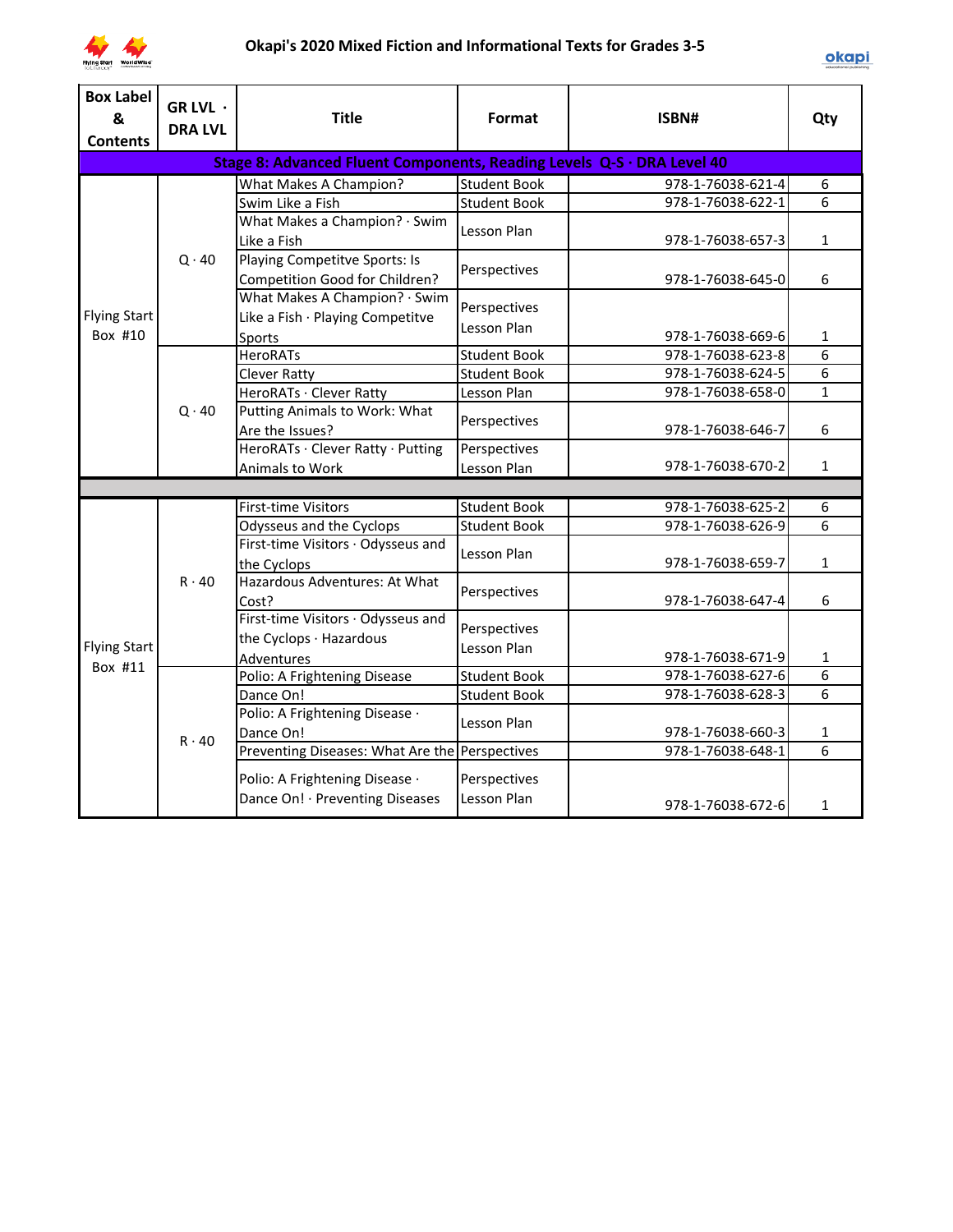

| 978-1-76038-629-0<br><b>Student Book</b><br>Our Active Earth<br>6<br>$\overline{6}$<br>978-1-76038-630-6<br><b>Student Book</b><br>A New Geyser Erupts<br>Our Active Earth · A New Geyser<br>Lesson Plan<br>978-1-76038-661-0<br>Erupts<br>1<br>Living in Dangerous Places: What<br>$S \cdot 40$<br>Perspectives<br>6<br>are the Hazards?<br>978-1-76038-649-8<br>Our Active Earth · A New Geyser<br>Perspectives<br>Erupts · Living in Dangerous Places Lesson Plan<br><b>Flying Start</b><br>978-1-76038-673-3<br>$\mathbf{1}$<br>6<br><b>Student Book</b><br>978-1-76038-631-3<br>Box #12<br><b>Clean Energy</b><br>Surviving the Earthquake!<br><b>Student Book</b><br>6<br>978-1-76038-632-0<br>Clean Energy · Surviving the<br>Lesson Plan<br>Earthquake!<br>978-1-76038-662-7<br>$\mathbf{1}$<br>The Impact of Climate Change:<br>$S \cdot 40$<br>Perspectives<br>978-1-76038-650-4<br>6<br>Why Clean Energy Matters<br>Clean Energy · Surviving the<br>Perspectives<br>Earthquake! · The Impact of<br>Lesson Plan<br>978-1-76038-674-0<br>$\mathbf{1}$<br>Climate Change<br><b>Box Label</b><br>GR LVL $\cdot$<br><b>Title</b><br>&<br>Format<br>ISBN#<br>Qty<br><b>DRA LVL</b><br><b>Contents</b><br>Stage 9: Advanced Fluent Components, Reading Levels Q-S · DRA Level 50<br>Animals in Danger: Orangutans<br><b>Student Book</b><br>978-1-76038-633-7<br>6<br>6<br>Ahmad's Journey<br><b>Student Book</b><br>978-1-76038-634-4<br>Animals in Danger: Orangutans ·<br>$T \cdot 50$<br>Lesson Plan<br>978-1-76038-663-4<br>$\mathbf{1}$<br>Ahmad's Journey<br>Disappearing Rainforests: What<br>Perspectives<br>978-1-76038-651-1<br>6<br>are the Issues?<br>Animals in Danger: Orangutans ·<br>978-1-76038-675-7<br>$\mathbf{1}$<br>Perspectives<br><b>Flying Start</b><br>6<br>978-1-76038-635-1<br>Discovering the Lost World<br><b>Student Book</b><br>Box #13<br>6<br>978-1-76038-636-8<br><b>Exploring Galápagos</b><br><b>Student Book</b><br>Discovering the Lost World .<br>Lesson Plan<br>978-1-76038-664-1<br><b>Exploring Galápagos</b><br>$\mathbf{1}$<br>Natural Wonders of the World:<br>$T \cdot 50$<br>Perspectives<br>6<br>978-1-76038-652-8<br>How Do We Protect Them?<br>Discovering the Lost World .<br>Perspectives<br>Exploring Galápagos · Natural<br>Lesson Plan<br>$\mathbf{1}$<br>9781760386764<br>Wonders of the World |  |  |  |  |
|--------------------------------------------------------------------------------------------------------------------------------------------------------------------------------------------------------------------------------------------------------------------------------------------------------------------------------------------------------------------------------------------------------------------------------------------------------------------------------------------------------------------------------------------------------------------------------------------------------------------------------------------------------------------------------------------------------------------------------------------------------------------------------------------------------------------------------------------------------------------------------------------------------------------------------------------------------------------------------------------------------------------------------------------------------------------------------------------------------------------------------------------------------------------------------------------------------------------------------------------------------------------------------------------------------------------------------------------------------------------------------------------------------------------------------------------------------------------------------------------------------------------------------------------------------------------------------------------------------------------------------------------------------------------------------------------------------------------------------------------------------------------------------------------------------------------------------------------------------------------------------------------------------------------------------------------------------------------------------------------------------------------------------------------------------------------------------------------------------------------------------------------------------------------------------------------------------------------------------------------------------------------------------------------------------------------------------------------------------------|--|--|--|--|
|                                                                                                                                                                                                                                                                                                                                                                                                                                                                                                                                                                                                                                                                                                                                                                                                                                                                                                                                                                                                                                                                                                                                                                                                                                                                                                                                                                                                                                                                                                                                                                                                                                                                                                                                                                                                                                                                                                                                                                                                                                                                                                                                                                                                                                                                                                                                                              |  |  |  |  |
|                                                                                                                                                                                                                                                                                                                                                                                                                                                                                                                                                                                                                                                                                                                                                                                                                                                                                                                                                                                                                                                                                                                                                                                                                                                                                                                                                                                                                                                                                                                                                                                                                                                                                                                                                                                                                                                                                                                                                                                                                                                                                                                                                                                                                                                                                                                                                              |  |  |  |  |
|                                                                                                                                                                                                                                                                                                                                                                                                                                                                                                                                                                                                                                                                                                                                                                                                                                                                                                                                                                                                                                                                                                                                                                                                                                                                                                                                                                                                                                                                                                                                                                                                                                                                                                                                                                                                                                                                                                                                                                                                                                                                                                                                                                                                                                                                                                                                                              |  |  |  |  |
|                                                                                                                                                                                                                                                                                                                                                                                                                                                                                                                                                                                                                                                                                                                                                                                                                                                                                                                                                                                                                                                                                                                                                                                                                                                                                                                                                                                                                                                                                                                                                                                                                                                                                                                                                                                                                                                                                                                                                                                                                                                                                                                                                                                                                                                                                                                                                              |  |  |  |  |
|                                                                                                                                                                                                                                                                                                                                                                                                                                                                                                                                                                                                                                                                                                                                                                                                                                                                                                                                                                                                                                                                                                                                                                                                                                                                                                                                                                                                                                                                                                                                                                                                                                                                                                                                                                                                                                                                                                                                                                                                                                                                                                                                                                                                                                                                                                                                                              |  |  |  |  |
|                                                                                                                                                                                                                                                                                                                                                                                                                                                                                                                                                                                                                                                                                                                                                                                                                                                                                                                                                                                                                                                                                                                                                                                                                                                                                                                                                                                                                                                                                                                                                                                                                                                                                                                                                                                                                                                                                                                                                                                                                                                                                                                                                                                                                                                                                                                                                              |  |  |  |  |
|                                                                                                                                                                                                                                                                                                                                                                                                                                                                                                                                                                                                                                                                                                                                                                                                                                                                                                                                                                                                                                                                                                                                                                                                                                                                                                                                                                                                                                                                                                                                                                                                                                                                                                                                                                                                                                                                                                                                                                                                                                                                                                                                                                                                                                                                                                                                                              |  |  |  |  |
|                                                                                                                                                                                                                                                                                                                                                                                                                                                                                                                                                                                                                                                                                                                                                                                                                                                                                                                                                                                                                                                                                                                                                                                                                                                                                                                                                                                                                                                                                                                                                                                                                                                                                                                                                                                                                                                                                                                                                                                                                                                                                                                                                                                                                                                                                                                                                              |  |  |  |  |
|                                                                                                                                                                                                                                                                                                                                                                                                                                                                                                                                                                                                                                                                                                                                                                                                                                                                                                                                                                                                                                                                                                                                                                                                                                                                                                                                                                                                                                                                                                                                                                                                                                                                                                                                                                                                                                                                                                                                                                                                                                                                                                                                                                                                                                                                                                                                                              |  |  |  |  |
|                                                                                                                                                                                                                                                                                                                                                                                                                                                                                                                                                                                                                                                                                                                                                                                                                                                                                                                                                                                                                                                                                                                                                                                                                                                                                                                                                                                                                                                                                                                                                                                                                                                                                                                                                                                                                                                                                                                                                                                                                                                                                                                                                                                                                                                                                                                                                              |  |  |  |  |
|                                                                                                                                                                                                                                                                                                                                                                                                                                                                                                                                                                                                                                                                                                                                                                                                                                                                                                                                                                                                                                                                                                                                                                                                                                                                                                                                                                                                                                                                                                                                                                                                                                                                                                                                                                                                                                                                                                                                                                                                                                                                                                                                                                                                                                                                                                                                                              |  |  |  |  |
|                                                                                                                                                                                                                                                                                                                                                                                                                                                                                                                                                                                                                                                                                                                                                                                                                                                                                                                                                                                                                                                                                                                                                                                                                                                                                                                                                                                                                                                                                                                                                                                                                                                                                                                                                                                                                                                                                                                                                                                                                                                                                                                                                                                                                                                                                                                                                              |  |  |  |  |
|                                                                                                                                                                                                                                                                                                                                                                                                                                                                                                                                                                                                                                                                                                                                                                                                                                                                                                                                                                                                                                                                                                                                                                                                                                                                                                                                                                                                                                                                                                                                                                                                                                                                                                                                                                                                                                                                                                                                                                                                                                                                                                                                                                                                                                                                                                                                                              |  |  |  |  |
|                                                                                                                                                                                                                                                                                                                                                                                                                                                                                                                                                                                                                                                                                                                                                                                                                                                                                                                                                                                                                                                                                                                                                                                                                                                                                                                                                                                                                                                                                                                                                                                                                                                                                                                                                                                                                                                                                                                                                                                                                                                                                                                                                                                                                                                                                                                                                              |  |  |  |  |
|                                                                                                                                                                                                                                                                                                                                                                                                                                                                                                                                                                                                                                                                                                                                                                                                                                                                                                                                                                                                                                                                                                                                                                                                                                                                                                                                                                                                                                                                                                                                                                                                                                                                                                                                                                                                                                                                                                                                                                                                                                                                                                                                                                                                                                                                                                                                                              |  |  |  |  |
|                                                                                                                                                                                                                                                                                                                                                                                                                                                                                                                                                                                                                                                                                                                                                                                                                                                                                                                                                                                                                                                                                                                                                                                                                                                                                                                                                                                                                                                                                                                                                                                                                                                                                                                                                                                                                                                                                                                                                                                                                                                                                                                                                                                                                                                                                                                                                              |  |  |  |  |
|                                                                                                                                                                                                                                                                                                                                                                                                                                                                                                                                                                                                                                                                                                                                                                                                                                                                                                                                                                                                                                                                                                                                                                                                                                                                                                                                                                                                                                                                                                                                                                                                                                                                                                                                                                                                                                                                                                                                                                                                                                                                                                                                                                                                                                                                                                                                                              |  |  |  |  |
|                                                                                                                                                                                                                                                                                                                                                                                                                                                                                                                                                                                                                                                                                                                                                                                                                                                                                                                                                                                                                                                                                                                                                                                                                                                                                                                                                                                                                                                                                                                                                                                                                                                                                                                                                                                                                                                                                                                                                                                                                                                                                                                                                                                                                                                                                                                                                              |  |  |  |  |
|                                                                                                                                                                                                                                                                                                                                                                                                                                                                                                                                                                                                                                                                                                                                                                                                                                                                                                                                                                                                                                                                                                                                                                                                                                                                                                                                                                                                                                                                                                                                                                                                                                                                                                                                                                                                                                                                                                                                                                                                                                                                                                                                                                                                                                                                                                                                                              |  |  |  |  |
|                                                                                                                                                                                                                                                                                                                                                                                                                                                                                                                                                                                                                                                                                                                                                                                                                                                                                                                                                                                                                                                                                                                                                                                                                                                                                                                                                                                                                                                                                                                                                                                                                                                                                                                                                                                                                                                                                                                                                                                                                                                                                                                                                                                                                                                                                                                                                              |  |  |  |  |
|                                                                                                                                                                                                                                                                                                                                                                                                                                                                                                                                                                                                                                                                                                                                                                                                                                                                                                                                                                                                                                                                                                                                                                                                                                                                                                                                                                                                                                                                                                                                                                                                                                                                                                                                                                                                                                                                                                                                                                                                                                                                                                                                                                                                                                                                                                                                                              |  |  |  |  |
|                                                                                                                                                                                                                                                                                                                                                                                                                                                                                                                                                                                                                                                                                                                                                                                                                                                                                                                                                                                                                                                                                                                                                                                                                                                                                                                                                                                                                                                                                                                                                                                                                                                                                                                                                                                                                                                                                                                                                                                                                                                                                                                                                                                                                                                                                                                                                              |  |  |  |  |
|                                                                                                                                                                                                                                                                                                                                                                                                                                                                                                                                                                                                                                                                                                                                                                                                                                                                                                                                                                                                                                                                                                                                                                                                                                                                                                                                                                                                                                                                                                                                                                                                                                                                                                                                                                                                                                                                                                                                                                                                                                                                                                                                                                                                                                                                                                                                                              |  |  |  |  |
|                                                                                                                                                                                                                                                                                                                                                                                                                                                                                                                                                                                                                                                                                                                                                                                                                                                                                                                                                                                                                                                                                                                                                                                                                                                                                                                                                                                                                                                                                                                                                                                                                                                                                                                                                                                                                                                                                                                                                                                                                                                                                                                                                                                                                                                                                                                                                              |  |  |  |  |
|                                                                                                                                                                                                                                                                                                                                                                                                                                                                                                                                                                                                                                                                                                                                                                                                                                                                                                                                                                                                                                                                                                                                                                                                                                                                                                                                                                                                                                                                                                                                                                                                                                                                                                                                                                                                                                                                                                                                                                                                                                                                                                                                                                                                                                                                                                                                                              |  |  |  |  |
|                                                                                                                                                                                                                                                                                                                                                                                                                                                                                                                                                                                                                                                                                                                                                                                                                                                                                                                                                                                                                                                                                                                                                                                                                                                                                                                                                                                                                                                                                                                                                                                                                                                                                                                                                                                                                                                                                                                                                                                                                                                                                                                                                                                                                                                                                                                                                              |  |  |  |  |
|                                                                                                                                                                                                                                                                                                                                                                                                                                                                                                                                                                                                                                                                                                                                                                                                                                                                                                                                                                                                                                                                                                                                                                                                                                                                                                                                                                                                                                                                                                                                                                                                                                                                                                                                                                                                                                                                                                                                                                                                                                                                                                                                                                                                                                                                                                                                                              |  |  |  |  |
|                                                                                                                                                                                                                                                                                                                                                                                                                                                                                                                                                                                                                                                                                                                                                                                                                                                                                                                                                                                                                                                                                                                                                                                                                                                                                                                                                                                                                                                                                                                                                                                                                                                                                                                                                                                                                                                                                                                                                                                                                                                                                                                                                                                                                                                                                                                                                              |  |  |  |  |
|                                                                                                                                                                                                                                                                                                                                                                                                                                                                                                                                                                                                                                                                                                                                                                                                                                                                                                                                                                                                                                                                                                                                                                                                                                                                                                                                                                                                                                                                                                                                                                                                                                                                                                                                                                                                                                                                                                                                                                                                                                                                                                                                                                                                                                                                                                                                                              |  |  |  |  |
|                                                                                                                                                                                                                                                                                                                                                                                                                                                                                                                                                                                                                                                                                                                                                                                                                                                                                                                                                                                                                                                                                                                                                                                                                                                                                                                                                                                                                                                                                                                                                                                                                                                                                                                                                                                                                                                                                                                                                                                                                                                                                                                                                                                                                                                                                                                                                              |  |  |  |  |
|                                                                                                                                                                                                                                                                                                                                                                                                                                                                                                                                                                                                                                                                                                                                                                                                                                                                                                                                                                                                                                                                                                                                                                                                                                                                                                                                                                                                                                                                                                                                                                                                                                                                                                                                                                                                                                                                                                                                                                                                                                                                                                                                                                                                                                                                                                                                                              |  |  |  |  |
|                                                                                                                                                                                                                                                                                                                                                                                                                                                                                                                                                                                                                                                                                                                                                                                                                                                                                                                                                                                                                                                                                                                                                                                                                                                                                                                                                                                                                                                                                                                                                                                                                                                                                                                                                                                                                                                                                                                                                                                                                                                                                                                                                                                                                                                                                                                                                              |  |  |  |  |
|                                                                                                                                                                                                                                                                                                                                                                                                                                                                                                                                                                                                                                                                                                                                                                                                                                                                                                                                                                                                                                                                                                                                                                                                                                                                                                                                                                                                                                                                                                                                                                                                                                                                                                                                                                                                                                                                                                                                                                                                                                                                                                                                                                                                                                                                                                                                                              |  |  |  |  |
|                                                                                                                                                                                                                                                                                                                                                                                                                                                                                                                                                                                                                                                                                                                                                                                                                                                                                                                                                                                                                                                                                                                                                                                                                                                                                                                                                                                                                                                                                                                                                                                                                                                                                                                                                                                                                                                                                                                                                                                                                                                                                                                                                                                                                                                                                                                                                              |  |  |  |  |
|                                                                                                                                                                                                                                                                                                                                                                                                                                                                                                                                                                                                                                                                                                                                                                                                                                                                                                                                                                                                                                                                                                                                                                                                                                                                                                                                                                                                                                                                                                                                                                                                                                                                                                                                                                                                                                                                                                                                                                                                                                                                                                                                                                                                                                                                                                                                                              |  |  |  |  |
|                                                                                                                                                                                                                                                                                                                                                                                                                                                                                                                                                                                                                                                                                                                                                                                                                                                                                                                                                                                                                                                                                                                                                                                                                                                                                                                                                                                                                                                                                                                                                                                                                                                                                                                                                                                                                                                                                                                                                                                                                                                                                                                                                                                                                                                                                                                                                              |  |  |  |  |
|                                                                                                                                                                                                                                                                                                                                                                                                                                                                                                                                                                                                                                                                                                                                                                                                                                                                                                                                                                                                                                                                                                                                                                                                                                                                                                                                                                                                                                                                                                                                                                                                                                                                                                                                                                                                                                                                                                                                                                                                                                                                                                                                                                                                                                                                                                                                                              |  |  |  |  |
|                                                                                                                                                                                                                                                                                                                                                                                                                                                                                                                                                                                                                                                                                                                                                                                                                                                                                                                                                                                                                                                                                                                                                                                                                                                                                                                                                                                                                                                                                                                                                                                                                                                                                                                                                                                                                                                                                                                                                                                                                                                                                                                                                                                                                                                                                                                                                              |  |  |  |  |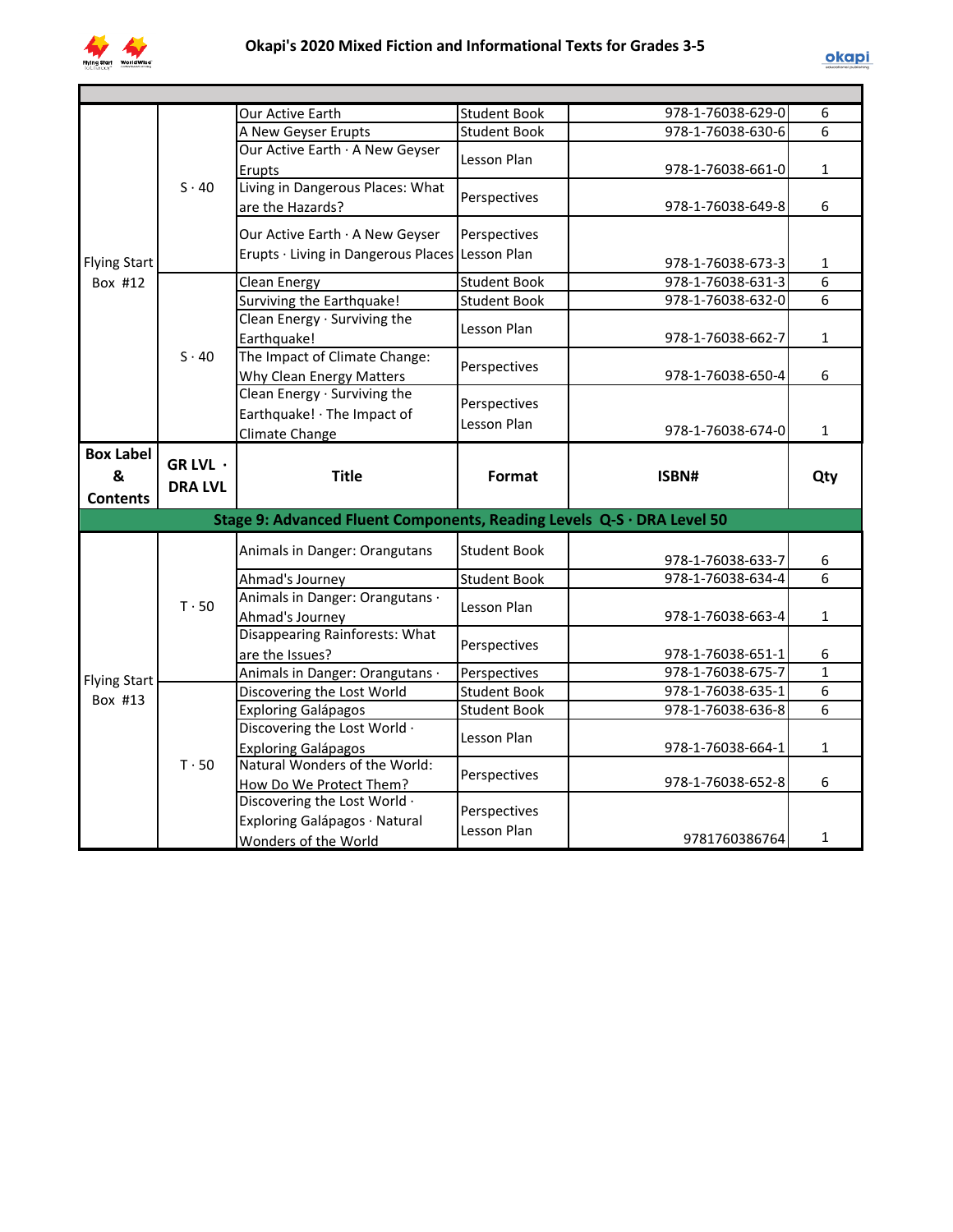

|                                |              | Fighting For Children's Rights      | <b>Student Book</b> | 978-1-76038-637-5 | 6              |  |
|--------------------------------|--------------|-------------------------------------|---------------------|-------------------|----------------|--|
|                                |              | A Dollar a Day                      | <b>Student Book</b> | 978-1-76038-638-2 | $\overline{6}$ |  |
|                                |              | Fighting For Children's Rights · A  | Lesson Plan         |                   |                |  |
|                                |              | Dollar a Day                        |                     | 978-1-76038-665-8 | $\mathbf{1}$   |  |
|                                | $U \cdot 50$ | Children at Work: What are the      | Perspectives        |                   |                |  |
|                                |              | Issues?                             |                     | 978-1-76038-653-5 | 6              |  |
| <b>Flying Start</b><br>Box #14 |              | Fighting For Children's Rights · A  | Perspectives        |                   |                |  |
|                                |              | Dollar a Day · Children at Work     | Lesson Plan         |                   |                |  |
|                                |              |                                     |                     | 978-1-76038-677-1 | $\mathbf{1}$   |  |
|                                |              | The Camera Doesn't Lie!             | Student Book        | 978-1-76038-639-9 | $\overline{6}$ |  |
|                                |              | The Scoop                           | <b>Student Book</b> | 978-1-76038-640-5 | $\overline{6}$ |  |
|                                |              | The Camera Doesn't Lie! · The       | Lesson Plan         |                   |                |  |
|                                | $U \cdot 50$ | Scoop                               |                     | 978-1-76038-666-5 | $\mathbf{1}$   |  |
|                                |              | Caught on Camera: The Power of      | Perspectives        |                   |                |  |
|                                |              | Photography                         |                     | 978-1-76038-654-2 | 6              |  |
|                                |              | The Camera Doesn't Lie! · The       | Perspectives        |                   |                |  |
|                                |              | Scoop · Caught on Camera            | Lesson Plan         | 978-1-76038-678-8 | $\mathbf{1}$   |  |
|                                |              |                                     |                     |                   |                |  |
|                                |              | Living in Harsh Environments        | <b>Student Book</b> | 978-1-76038-641-2 | 6              |  |
|                                |              | Into the Desert                     | <b>Student Book</b> | 978-1-76038-642-9 | $\overline{6}$ |  |
|                                |              | Living in Harsh Environments ·      | Lesson Plan         |                   |                |  |
|                                |              | Into the Desert                     |                     | 978-1-76038-667-2 | $\mathbf{1}$   |  |
|                                | $V \cdot 50$ | Living With the Weather: What       | Perspectives        |                   |                |  |
|                                |              | Are the Challenges?                 |                     | 978-1-76038-655-9 | 6              |  |
|                                |              | Living in Harsh Environments ·      | Perspectives        |                   |                |  |
| <b>Flying Start</b>            |              | Into the Desert · Living With the   | Lesson Plan         |                   |                |  |
| Box #15                        |              | Weather                             |                     | 978-1-76038-679-5 | $\mathbf{1}$   |  |
|                                |              | The Mystery of the Pyramids         | <b>Student Book</b> | 978-1-76038-643-6 | $\overline{6}$ |  |
|                                |              | King for a Week                     | <b>Student Book</b> | 978-1-76038-644-3 | 6              |  |
|                                |              | The Mystery of the Pyramids ·       | Lesson Plan         |                   |                |  |
|                                | $V \cdot 50$ | King for a Week                     |                     | 978-1-76038-668-9 | $\mathbf{1}$   |  |
|                                |              | Archaeological Treasures: Who       | Perspectives        | 978-1-76038-656-6 | 6              |  |
|                                |              | The Mystery of the Pyramids $\cdot$ | Perspectives        |                   |                |  |
|                                |              | King for a Week · Archaeological    | Lesson Plan         |                   |                |  |
|                                |              | <b>Treasures</b>                    |                     | 978-1-76038-680-1 | 1              |  |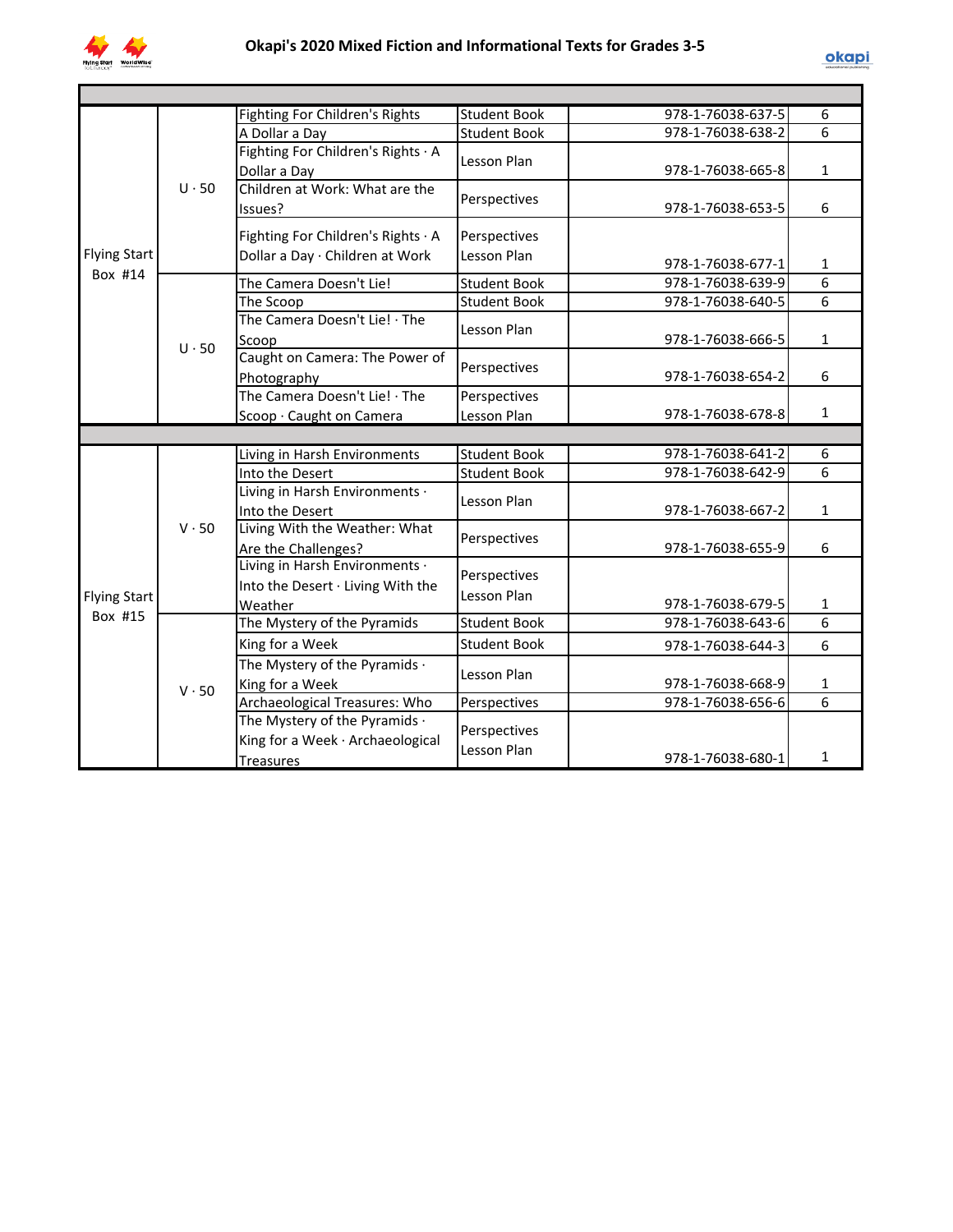

| <b>Box Label</b><br>&<br><b>Contents</b> | GR LVL ·<br><b>DRA LVL</b> | <b>Title</b>                                                           | Format              | ISBN#             | Qty            |
|------------------------------------------|----------------------------|------------------------------------------------------------------------|---------------------|-------------------|----------------|
|                                          |                            | Stage 7: Fluent Plus Components, Reading Levels N-P · DRA Levels 30-38 |                     |                   |                |
|                                          |                            | <b>Animal Parents</b>                                                  | Student Book        | 978-1-76067-766-4 | 6              |
|                                          | $N \cdot 30$               | <b>Animal Parents</b>                                                  | Lesson Plan         | 978-1-76067-862-3 | $\mathbf{1}$   |
|                                          | $N \cdot 30$               | The Weather Today                                                      | <b>Student Book</b> | 978-1-76067-763-3 | 6              |
|                                          |                            | The Weather Today                                                      | Lesson Plan         | 978-1-76067-859-3 | $\mathbf{1}$   |
|                                          | $N \cdot 30$               | <b>Caring for Animals</b>                                              | <b>Student Book</b> | 978-1-76067-759-6 | 6              |
|                                          |                            | <b>Caring for Animals</b>                                              | Lesson Plan         | 978-1-76067-855-5 | $\mathbf{1}$   |
|                                          | $N \cdot 30$               | Looking After Our World                                                | <b>Student Book</b> | 978-1-76067-758-9 | 6              |
| WorldWise                                |                            | Looking After Our World                                                | Lesson Plan         | 978-1-76067-854-8 | $\mathbf{1}$   |
| Box #1                                   | $N \cdot 30$               | <b>Animal Lifetimes</b>                                                | <b>Student Book</b> | 978-1-76067-761-9 | 6              |
|                                          |                            | <b>Animal Lifetimes</b>                                                | Lesson Plan         | 978-1-76067-857-9 | $\mathbf{1}$   |
|                                          | $N \cdot 30$               | The Land Where I Live                                                  | <b>Student Book</b> | 978-1-76067-768-8 | 6              |
|                                          |                            | The Land Where I Live                                                  | Lesson Plan         | 978-1-76067-864-7 | $\mathbf{1}$   |
|                                          | $N \cdot 30$               | My Neighborhood                                                        | <b>Student Book</b> | 978-1-76067-773-2 | 6              |
|                                          |                            | My Neighborhood                                                        | Lesson Plan         | 978-1-76067-869-2 | $\mathbf{1}$   |
|                                          |                            | Tell Me a Story                                                        | <b>Student Book</b> | 978-1-76067-762-6 | 6              |
|                                          | $N \cdot 30$               | Tell Me a Story                                                        | Lesson Plan         | 978-1-76067-858-6 | $\mathbf{1}$   |
|                                          |                            |                                                                        |                     |                   |                |
|                                          |                            | <b>Busy Highways</b>                                                   | <b>Student Book</b> | 978-1-76067-769-5 | 6              |
|                                          | 0.34                       | <b>Busy Highways</b>                                                   | Lesson Plan         | 978-1-76067-865-4 | $\mathbf{1}$   |
|                                          |                            | The Coral Reef                                                         | <b>Student Book</b> | 978-1-76067-757-2 | 6              |
|                                          | 0.34                       | The Coral Reef                                                         | Lesson Plan         | 978-1-76067-853-1 | $\mathbf{1}$   |
|                                          |                            | Plants: The Key to Life                                                | <b>Student Book</b> | 978-1-76067-771-8 | 6              |
|                                          | 0.34                       | Plants: The Key to Life                                                | Lesson Plan         | 978-1-76067-867-8 | $\mathbf{1}$   |
|                                          |                            | <b>Amazing Animal Survivors</b>                                        | <b>Student Book</b> | 978-1-76067-770-1 | $\overline{6}$ |
|                                          | 0.34                       | <b>Amazing Animal Survivors</b>                                        | Lesson Plan         | 978-1-76067-866-1 | $\mathbf{1}$   |
| WorldWise                                |                            | <b>Bicycles by Design</b>                                              | <b>Student Book</b> | 978-1-76067-767-1 | $\overline{6}$ |
| Box #2                                   | 0.34                       | <b>Bicycles by Design</b>                                              | Lesson Plan         | 978-1-76067-863-0 | $\mathbf{1}$   |
|                                          |                            | New Country, New Life                                                  | <b>Student Book</b> | 978-1-76067-779-4 | 6              |
|                                          | 0.34                       | New Country, New Life                                                  | Lesson Plan         | 978-1-76067-875-3 | $\mathbf{1}$   |
|                                          |                            | What Is Work?                                                          | <b>Student Book</b> | 978-1-76067-874-6 | 6              |
|                                          | $O \cdot 34$               | What Is Work?                                                          | Lesson Plan         | 978-1-76067-874-6 | $\mathbf{1}$   |
|                                          |                            | Then and Now: Four Generations                                         |                     |                   |                |
|                                          | 0.34                       | of My Family                                                           | <b>Student Book</b> | 978-1-76067-764-0 | 6              |
|                                          |                            | Then and Now: Four Generations                                         |                     |                   |                |
|                                          |                            | of My Family                                                           | Lesson Plan         | 978-1-76067-860-9 | $\mathbf{1}$   |
|                                          |                            |                                                                        |                     |                   |                |
|                                          | P.38                       | The Animal Kingdom                                                     | <b>Student Book</b> | 978-1-76067-765-7 | 6              |
|                                          |                            | The Animal Kingdom                                                     | Lesson Plan         | 978-1-76067-861-6 | $\mathbf{1}$   |
|                                          | P.38                       | <b>Everything Moves</b>                                                | <b>Student Book</b> | 978-1-76067-774-9 | 6              |
|                                          |                            | <b>Everything Moves</b>                                                | Lesson Plan         | 978-1-76067-870-8 | $\mathbf{1}$   |
|                                          | P.38                       | Going, Going, Gone?                                                    | <b>Student Book</b> | 978-1-76067-775-6 | 6              |
|                                          |                            | Going, Going, Gone?                                                    | Lesson Plan         | 978-1-76067-871-5 | $\mathbf{1}$   |
|                                          | $P \cdot 38$               | Keeping Well                                                           | <b>Student Book</b> | 978-1-76067-760-2 | 6              |
|                                          |                            | Keeping Well                                                           | Lesson Plan         | 978-1-76067-856-2 | $\mathbf{1}$   |
| WorldWise<br>Box #3                      | P.38                       | Monarch Butterflies: The Long<br>Migration                             | <b>Student Book</b> | 978-1-76067-772-5 | 6              |
|                                          |                            | Monarch Butterflies: The Long<br>Migration                             | Lesson Plan         | 978-1-76067-868-5 | $\mathbf{1}$   |
|                                          | $P \cdot 38$               | <b>Animals and Their Ancestors</b>                                     | <b>Student Book</b> | 978-1-76067-776-3 | 6              |
|                                          |                            | Animals and Their Ancestors                                            | Lesson Plan         | 978-1-76067-872-2 | $\mathbf{1}$   |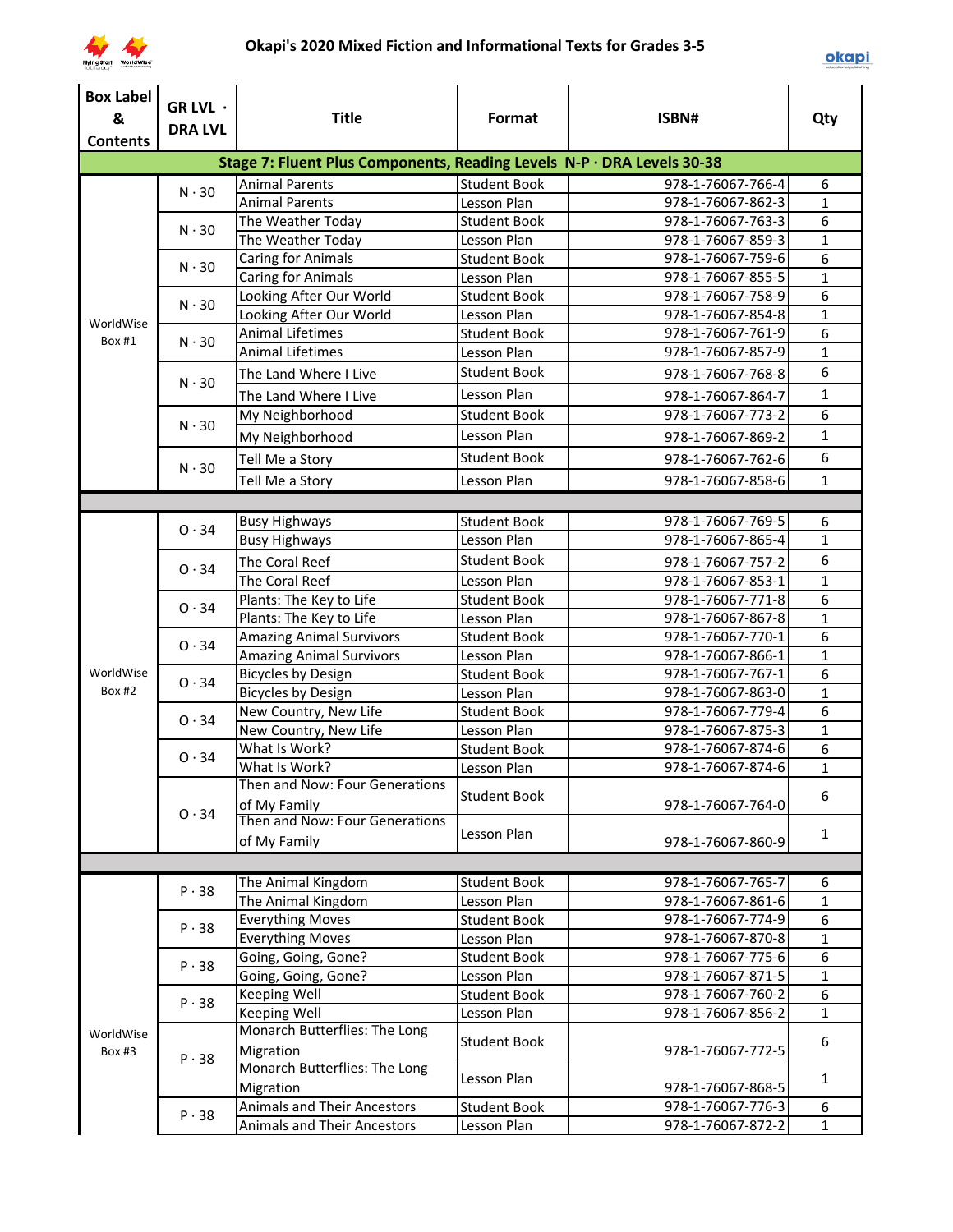

|                  | $P \cdot 38$   | <b>Finding Our Way</b>                                                 | <b>Student Book</b>                | 978-1-76067-777-0                      | 6                 |
|------------------|----------------|------------------------------------------------------------------------|------------------------------------|----------------------------------------|-------------------|
|                  |                | Finding Our Way                                                        | Lesson Plan                        | 978-1-76067-873-9                      | $\mathbf{1}$      |
|                  | $P \cdot 38$   | The Long Journey: Matthew Henso Student Book                           |                                    | 978-1-76067-780-0                      | 6                 |
|                  |                | The Long Journey: Matthew Henso Lesson Plan                            |                                    | 978-1-76067-876-0                      | $\mathbf{1}$      |
| <b>Box Label</b> |                |                                                                        |                                    |                                        |                   |
| &                | GR LVL ·       | <b>Title</b>                                                           | Format                             | ISBN#                                  | Qty               |
| <b>Contents</b>  | <b>DRA LVL</b> |                                                                        |                                    |                                        |                   |
|                  |                | Stage 8: Advanced Fluent Components, Reading Levels Q-S · DRA Level 40 |                                    |                                        |                   |
|                  |                |                                                                        | <b>Student Book</b>                | 978-1-76067-781-7                      | 6                 |
|                  | $Q \cdot 40$   | Don't Throw It Away!<br>Don't Throw It Away!                           | Lesson Plan                        | 978-1-76067-877-7                      | $\mathbf{1}$      |
|                  |                | That's a Good Idea!                                                    | <b>Student Book</b>                | 978-1-76067-794-7                      | 6                 |
|                  | $Q \cdot 40$   | That's a Good Idea!                                                    | Lesson Plan                        | 978-1-76067-890-6                      | $\mathbf{1}$      |
|                  |                | <b>Animal Shelters</b>                                                 | <b>Student Book</b>                | 978-1-76067-782-4                      | 6                 |
|                  | $Q \cdot 40$   | <b>Animal Shelters</b>                                                 | Lesson Plan                        | 978-1-76067-878-4                      | $\mathbf{1}$      |
|                  |                | Awesome Oceans                                                         | <b>Student Book</b>                | 978-1-76067-787-9                      | 6                 |
| WorldWise        | $Q \cdot 40$   | Awesome Oceans                                                         | Lesson Plan                        | 978-1-76067-883-8                      | $\mathbf{1}$      |
| <b>Box #4</b>    |                | <b>Talented Animals</b>                                                | <b>Student Book</b>                | 978-1-76067-785-5                      | 6                 |
|                  | $Q \cdot 40$   | <b>Talented Animals</b>                                                | Lesson Plan                        | 978-1-76067-881-4                      | $\mathbf{1}$      |
|                  | $Q \cdot 40$   | Wild, Wild Weather                                                     | <b>Student Book</b>                | 978-1-76067-789-3                      | 6                 |
|                  |                | Wild, Wild Weather                                                     | Lesson Plan                        | 978-1-76067-885-2                      | $\mathbf{1}$      |
|                  | $Q \cdot 40$   | <b>Helping Hands</b>                                                   | <b>Student Book</b>                | 978-1-76067-796-1                      | 6                 |
|                  |                | <b>Helping Hands</b>                                                   | Lesson Plan                        | 978-1-76067-892-0                      | $\mathbf{1}$      |
|                  | $Q \cdot 40$   | Places We Call Home                                                    | <b>Student Book</b>                | 978-1-76067-788-6                      | 6                 |
|                  |                | Places We Call Home                                                    | Lesson Plan                        | 978-1-76067-884-5                      | $\mathbf{1}$      |
|                  |                |                                                                        |                                    |                                        |                   |
|                  | $R \cdot 40$   | From Me to You                                                         | <b>Student Book</b>                | 978-1-76067-783-1                      | 6                 |
|                  |                | From Me to You                                                         | Lesson Plan                        | 978-1-7606-7879-1                      | $\mathbf{1}$      |
|                  | $R \cdot 40$   | Solving Problems: Dams, Bridges,                                       | <b>Student Book</b>                |                                        | 6                 |
|                  |                | and Canals                                                             |                                    | 978-1-76067-800-5                      |                   |
|                  |                | Solving Problems: Dams, Bridges,                                       | Lesson Plan                        |                                        | $\mathbf{1}$      |
|                  |                | and Canals                                                             |                                    | 978-1-76067-896-8                      |                   |
|                  | $R \cdot 40$   | <b>Animal Architects</b>                                               | <b>Student Book</b>                | 978-1-76067-802-9                      | 6                 |
|                  |                | Animal Architects                                                      | Lesson Plan                        | 978-1-76067-898-2                      | $\mathbf{1}$      |
| WorldWise        | $R \cdot 40$   | <b>Exploring Caves</b>                                                 | <b>Student Book</b>                | 978-1-76067-797-8<br>978-1-76067-893-7 | 6<br>$\mathbf{1}$ |
| <b>Box #5</b>    |                | <b>Exploring Caves</b><br>Nature's Rooming House                       | Lesson Plan                        | 978-1-76067-803-6                      | 6                 |
|                  | $R \cdot 40$   | <b>Nature's Rooming House</b>                                          | <b>Student Book</b><br>Lesson Plan | 978-1-76067-899-9                      | 1                 |
|                  |                | Shells on Their Backs                                                  | <b>Student Book</b>                | 978-1-76067-795-4                      | 6                 |
|                  | $R \cdot 40$   | <b>Shells on Their Backs</b>                                           | Lesson Plan                        | 978-1-76067-892-0                      | $\mathbf{1}$      |
|                  |                | Heros                                                                  | <b>Student Book</b>                | 978-1-76067-791-6                      | 6                 |
|                  | $R \cdot 40$   | Heros                                                                  | Lesson Plan                        | 978-1-76067-887-6                      | $\mathbf{1}$      |
|                  |                | Whats Makes a City?                                                    | <b>Student Book</b>                | 978-1-76067-786-2                      | 6                 |
|                  | $R \cdot 40$   | Whats Makes a City?                                                    | Lesson Plan                        | 978-1-76067-882-1                      | $\mathbf{1}$      |
|                  |                |                                                                        |                                    |                                        |                   |
|                  |                |                                                                        |                                    |                                        |                   |
|                  | $S \cdot 40$   | It's All About Energy                                                  | <b>Student Book</b>                | 978-1-76067-799-2                      | 6                 |
|                  |                | It's All About Energy                                                  | Lesson Plan                        | 978-1-76067-895-1                      | $\mathbf{1}$      |
|                  | $S \cdot 40$   | Our Moving Earth                                                       | <b>Student Book</b>                | 978-1-76067-798-5                      | 6                 |
|                  |                | Our Moving Earth                                                       | Lesson Plan                        | 978-1-76067-894-4                      | $\mathbf 1$       |
|                  | $S \cdot 40$   | Living With the Tides                                                  | <b>Student Book</b>                | 978-1-76067-801-2                      | 6                 |
|                  |                | Living With the Tides                                                  | Lesson Plan                        | 978-1-76067-897-5                      | $\mathbf{1}$      |
|                  | $S \cdot 40$   | Adventures in Wild Places                                              | <b>Student Book</b>                | 978-1-76067-790-9                      | 6                 |
| WorldWise        |                | Adventures in Wild Places                                              | Lesson Plan                        | 978-1-76067-886-9                      | $\mathbf{1}$      |
| Box #6           | $S \cdot 40$   | <b>How Animals Communicate</b>                                         | <b>Student Book</b>                | 978-1-76067-784-8                      | 6                 |
|                  |                | <b>How Animals Communicate</b>                                         | Lesson Plan                        | 978-1-76067-880-7                      | $\mathbf{1}$      |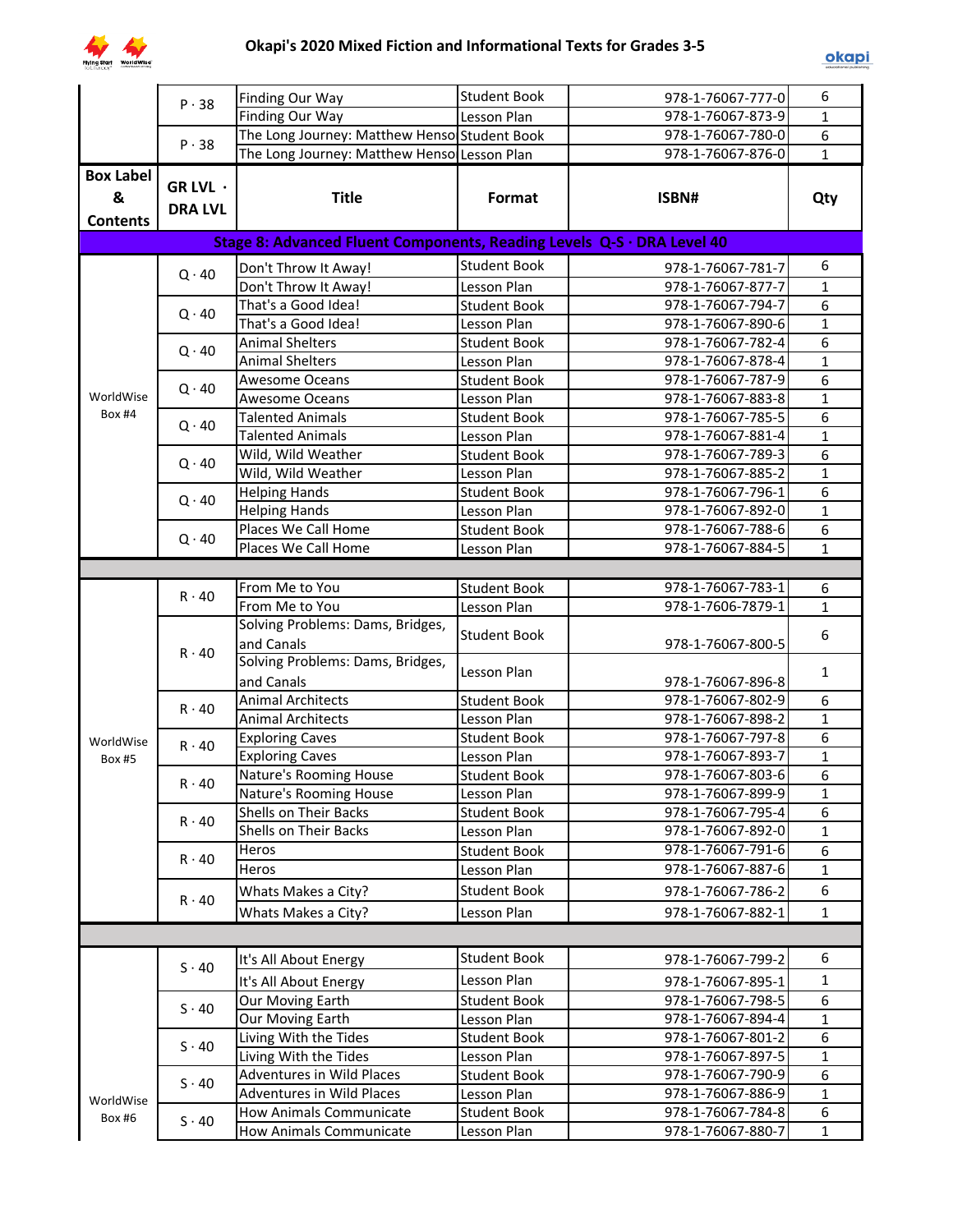

|                     |                                                              | Our Bodies                                                             | <b>Student Book</b> | 978-1-76067-793-0 | 6                |
|---------------------|--------------------------------------------------------------|------------------------------------------------------------------------|---------------------|-------------------|------------------|
|                     | $S \cdot 40$                                                 |                                                                        |                     |                   |                  |
|                     |                                                              | Our Bodies                                                             | Lesson Plan         | 978-1-76067-889-0 | $\mathbf{1}$     |
|                     | $S \cdot 40$                                                 | <b>Against the Odds</b>                                                | <b>Student Book</b> | 978-1-76067-804-3 | 6                |
|                     |                                                              | <b>Against the Odds</b>                                                | Lesson Plan         | 978-1-76067-900-2 | $\mathbf{1}$     |
|                     | $S \cdot 40$                                                 | Your Rights                                                            | <b>Student Book</b> | 978-1-76067-792-3 | $\overline{6}$   |
|                     |                                                              | Your Rights                                                            | Lesson Plan         | 978-1-76067-888-3 | $\mathbf{1}$     |
| <b>Box Label</b>    | GR LVL ·                                                     |                                                                        |                     |                   |                  |
| &                   | <b>DRA LVL</b>                                               | <b>Title</b>                                                           | Format              | ISBN#             | Qty              |
| <b>Contents</b>     |                                                              |                                                                        |                     |                   |                  |
|                     |                                                              | Stage 9: Advanced Fluent Components, Reading Levels Q-S · DRA Level 50 |                     |                   |                  |
|                     |                                                              | <b>Guiding Lights</b>                                                  | <b>Student Book</b> | 978-1-76067-824-1 | 6                |
|                     | $T \cdot 50$                                                 | <b>Guiding Lights</b>                                                  | Lesson Plan         | 978-1-76067-920-0 | $\mathbf{1}$     |
|                     |                                                              | Rock Snot, Cane Toads, and Other                                       |                     |                   |                  |
|                     | $T \cdot 50$                                                 | Aliens                                                                 | <b>Student Book</b> | 978-1-76067-827-2 | 6                |
| WorldWise<br>Box #7 |                                                              | Rock Snot, Cane Toads, and Other                                       | Lesson Plan         | 978-1-76067-923-1 | $\mathbf{1}$     |
|                     | $T \cdot 50$                                                 | Sharing the Environment                                                | <b>Student Book</b> | 978-1-76067-812-8 | 6                |
|                     |                                                              | <b>Sharing the Environment</b>                                         | Lesson Plan         | 978-1-76067-908-8 | $\overline{1}$   |
|                     | $T \cdot 50$                                                 | The Wandering Albatross                                                | <b>Student Book</b> | 978-1-76067-817-3 | 6                |
|                     |                                                              | The Wandering Albatross                                                | Lesson Plan         | 978-1-7606-7913-2 | $\mathbf{1}$     |
|                     | $T \cdot 50$                                                 | Whor Are You?                                                          | <b>Student Book</b> | 978-1-76067-814-2 | 6                |
|                     |                                                              | Whor Are You?                                                          | Lesson Plan         | 978-1-76067-910-1 | $\mathbf{1}$     |
|                     | $T \cdot 50$                                                 | Living Away From It All                                                | <b>Student Book</b> | 978-1-76067-805-0 | 6                |
|                     |                                                              | Living Away From It All                                                | Lesson Plan         | 978-1-76067-901-9 | $\mathbf{1}$     |
|                     | $T \cdot 50$                                                 | Arctic People                                                          | <b>Student Book</b> | 978-1-76067-815-9 | 6                |
|                     |                                                              | <b>Arctic People</b>                                                   | Lesson Plan         | 978-1-76067-911-8 | $\mathbf{1}$     |
|                     | $T \cdot 50$                                                 | High Up                                                                | <b>Student Book</b> | 978-1-76067-821-0 | 6                |
|                     |                                                              | High Up                                                                | Lesson Plan         | 978-1-76067-917-0 | $\mathbf{1}$     |
|                     |                                                              |                                                                        |                     |                   |                  |
|                     | $U \cdot 50$<br>$U \cdot 50$<br>$U \cdot 50$<br>$U \cdot 50$ | How Do Plants Survive?                                                 | <b>Student Book</b> | 978-1-76067-828-9 | 6                |
|                     |                                                              | How Do Plants Survive?                                                 | Lesson Plan         | 978-1-76067-924-8 | $\mathbf{1}$     |
|                     |                                                              | The Salmon Stream                                                      | <b>Student Book</b> | 978-1-76067-810-4 | 6                |
|                     |                                                              | The Salmon Stream                                                      | Lesson Plan         | 978-1-76067-906-4 | $\mathbf{1}$     |
|                     |                                                              | Yellowstone: A Unique Ecosystem                                        | <b>Student Book</b> | 978-1-76067-820-3 | 6                |
|                     |                                                              | Yellowstone: A Unique Ecosystem                                        | Lesson Plan         | 978-1-76067-916-3 | $\mathbf{1}$     |
|                     |                                                              | Powerful Ideas: John Muir                                              | <b>Student Book</b> | 978-1-76067-818-0 | $\overline{6}$   |
| WorldWise           |                                                              | Powerful Ideas: John Muir                                              | Lesson Plan         | 978-1-76067-914-9 | $\mathbf{1}$     |
| <b>Box #8</b>       |                                                              | Science for the People                                                 | <b>Student Book</b> | 978-1-76067-819-7 | 6                |
|                     | $U \cdot 50$                                                 | Science for the People                                                 | Lesson Plan         | 978-1-76067-915-6 | $\mathbf{1}$     |
|                     | $U \cdot 50$                                                 | <b>Time Detectives</b>                                                 | <b>Student Book</b> | 978-1-76067-809-8 | 6                |
|                     |                                                              | <b>Time Detectives</b>                                                 | Lesson Plan         | 978-1-76067-905-7 | $\mathbf{1}$     |
|                     |                                                              | Wetlands                                                               | <b>Student Book</b> | 978-1-76067-806-7 | 6                |
|                     | $U \cdot 50$                                                 | Wetlands                                                               | Lesson Plan         | 978-1-76067-902-6 | $\mathbf{1}$     |
|                     |                                                              | <b>News Travels Quickly</b>                                            | <b>Student Book</b> | 978-1-76067-813-5 | 6                |
|                     | $U \cdot 50$                                                 | <b>News Travels Quickly</b>                                            | Lesson Plan         | 978-1-76067-909-5 | $\mathbf{1}$     |
|                     |                                                              |                                                                        |                     |                   |                  |
|                     |                                                              | Animals and Us                                                         | <b>Student Book</b> | 978-1-76067-811-1 | 6                |
|                     | $V \cdot 50$                                                 | Animals and Us                                                         | Lesson Plan         | 978-1-76067-907-1 | $\mathbf{1}$     |
|                     |                                                              | Saving the Amazon River                                                | <b>Student Book</b> | 978-1-76067-826-5 | 6                |
|                     | $V \cdot 50$                                                 | Saving the Amazon River                                                | Lesson Plan         | 978-1-76067-922-4 | $\mathbf{1}$     |
|                     |                                                              | The Earth, the Moon, and the Sun Student Book                          |                     | 978-1-76067-807-4 | 6                |
|                     | $V \cdot 50$                                                 | The Earth, the Moon, and the Sun                                       | Lesson Plan         | 978-1-76067-903-3 | $\mathbf{1}$     |
|                     |                                                              | From Hunter-Gatherers to                                               | <b>Student Book</b> | 978-1-76067-825-8 | $\boldsymbol{6}$ |
| WorldWise           | $V \cdot 50$                                                 | From Hunter-Gatherers to Farmers Lesson Plan                           |                     | 978-1-76067-921-7 | $\mathbf{1}$     |